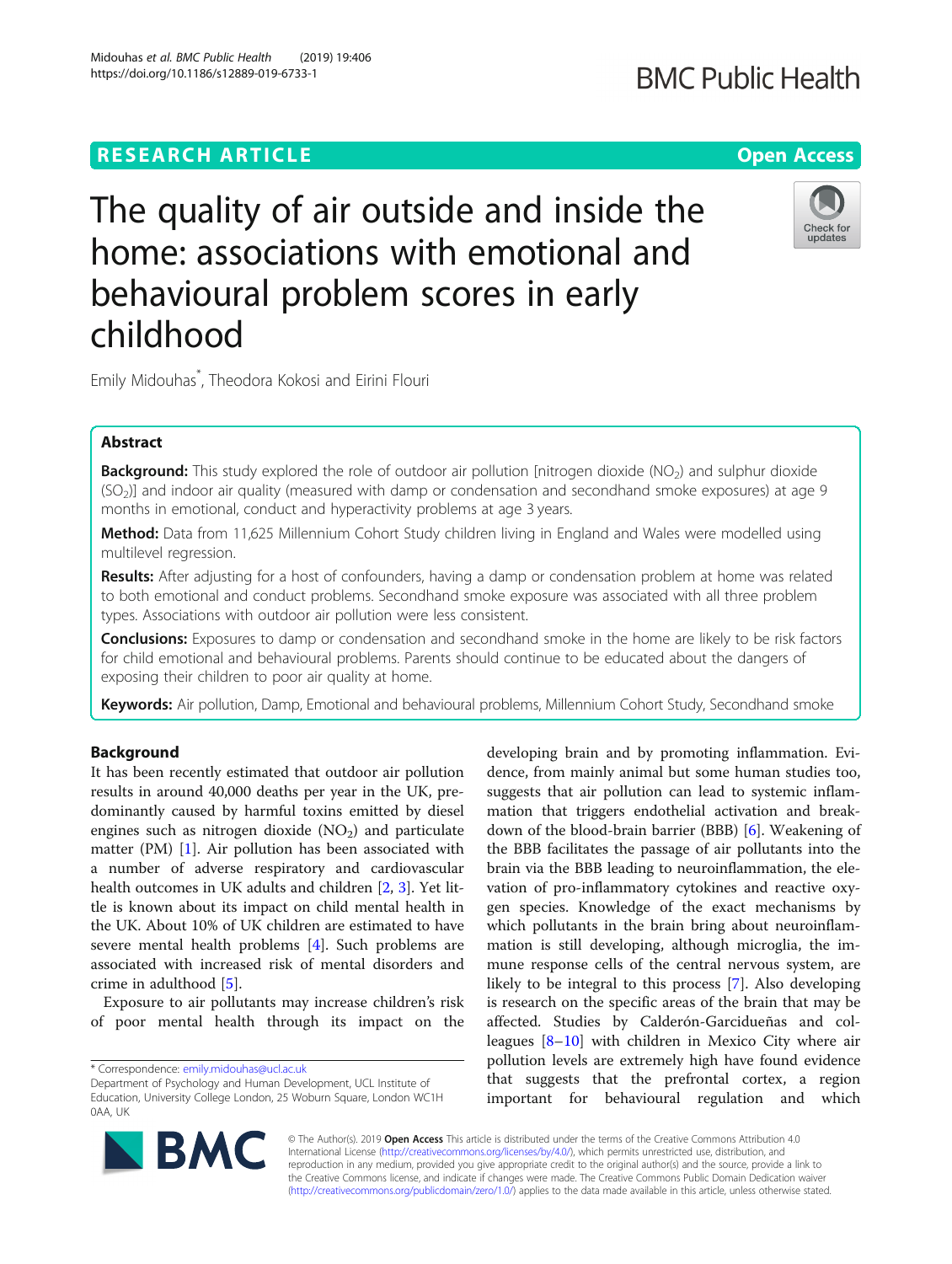hood and adolescence [\[11](#page-8-0)], may be particularly sensitive to neurological effects of air pollution. Other research studies have found elevated neuroinflammation in the hippocampus due to air pollutants [[12\]](#page-8-0).

The pollution-child mental health link via inflammation is as yet unexplored, despite much evidence for the link between pollution and inflammation and for the one between inflammation and mental health problems (although mainly in adult populations) [[13](#page-8-0), [14\]](#page-8-0). For example, studies have found higher levels of inflammatory markers including interleukin 6 (IL-6), a multifunctional cytokine, and C-reactive protein (CRP), an acute phase protein, among clinical patients with psychiatric disorders [[15,](#page-8-0) [16](#page-8-0)] compared with individuals without these disorders. Possible mechanisms linking inflammatory responses in the central nervous system to mental health problems including depression and anxiety are hyperactivity and hypoactivity of the hypothalamic-pituitary-adrenal axis, oxidative stress and altered monoamine and glutamate neurotransmission and hippocampal neurogenesis (evidenced in adults, but unexplored in children) [\[13](#page-8-0), [17](#page-8-0)–[19\]](#page-8-0).

What research has established is that children exposed to air pollutants, either in the prenatal or in the postnatal period, are at greater risk of behavioural problems, a diagnosis of attention deficit/hyperactivity disorder and being prescribed medication for psychiatric disorders [[17,](#page-8-0) [20](#page-8-0)–[28\]](#page-8-0). For example, one study in the U.S. found a relationship between exposures to black carbon attributed to traffic in the first year of life and children's symptoms of hyperactivity at age 7 in the Cincinnati Childhood Allergy and Air Pollution Study birth cohort [[29\]](#page-8-0). However, the relationship applied only to children exposed to the highest tertile of traffic-related pollution and who had a mother with more than a secondary school degree.

Another, by Harris et al. [[21\]](#page-8-0), using data from a small pregnancy cohort in Massachusetts, U.S., identified a link between black carbon exposure and behavioural problems as reported by teachers. A third, by Oudin et al. [\[23\]](#page-8-0) in Sweden, found effects of  $NO<sub>2</sub>$  and PM on dispensing of medication for child and adolescent mental health problems. More recently, Min and Min [\[22](#page-8-0)] identified an association between  $NO<sub>2</sub>$  and a diagnosis of attention deficit/hyperactivity disorder in a large sample of Korean children tracked from birth until age 10. Studies on non-human subjects also show adverse effects. Experimental studies exposing laboratory animals (rats and mice) to polycyclic aromatic hydro-carbon during the postnatal period have reported anxiety and depression-like symptoms [\[30,](#page-8-0) [31\]](#page-8-0).

Estimating the genuine impact of outdoor air pollution on child mental health outcomes is not straightforward. The majority of studies do not account for sources of indoor air pollution that may be confounders [\[29,](#page-8-0) [32](#page-8-0)]. Also, children spend most of their time indoors and, as such, exposure to indoor pollutants generated from activities such as heating, cooking, smoking and use of cleaning products, varnishes and paints may be more important for young children than exposure to outdoor pollutants. Moreover, outdoor air quality may affect indoor air quality as pollutants from outdoors (e.g., produced by traffic emissions and industrial processes) may enter the home through windows or other types of ventilation. Therefore, alongside indicators of outdoor air quality two measures of indoor air quality were considered in this study: damp or condensation and secondhand smoke.

Damp or condensation can cause growth of moulds and bacteria that generate microscopic airborne particles [[33\]](#page-8-0), some of which contain allergens or chemicals that have the potential to cause neuroinflammation. Whereas many epidemiological studies have uncovered associations between indoor mould and respiratory problems in children [\[34](#page-8-0)–[38\]](#page-8-0), studies addressing relationships between mould and mental health in childhood are rare [[17,](#page-8-0) [39\]](#page-8-0). In fact, this is the first study, to our knowledge, that explores damp or condensation problems in the home and young children's behaviour in a general population sample.

Secondhand smoke, the other indicator of indoor air quality we explored, has high concentrations of many toxic chemicals that are harmful to the brain [\[40](#page-8-0)]. For example, carbon monoxide in the bloodstream can reduce oxygen in the brain  $[41]$  $[41]$  and nicotine can impact the cholinergic system that regulates higher-order processing and memory  $[42, 43]$  $[42, 43]$  $[42, 43]$ . There is indeed evidence that preschool children exposed to secondhand smoke, either prenatally or postnatally, show more externalising (behavioural) problems than those unexposed [[44](#page-8-0)–[51](#page-8-0)], and that effects persist into adolescence [[45,](#page-8-0) [49,](#page-8-0) [51\]](#page-8-0).

There is therefore evidence supporting the link between poor air quality and child behaviour, but the existing research has several limitations that this study was carried out to address. First, although recent research has explored outdoor and indoor air quality and cognitive ability in early childhood [\[52](#page-9-0)], no study has explored simultaneously the roles of outdoor and indoor air quality in emotional and behavioural problems during this developmental phase. Second, no study has yet explored the associations between air quality and child emotional and behavioural problems in the general population (the research to date has targeted urban samples). Last, to our knowledge, no study on outdoor air pollution effects on child behaviour has adjusted for the amount of greenery in the child's neighbourhood. Green space may confound the association between outdoor air pollution and child behaviour since lower pollution is likely to be found in greener neighbourhoods. With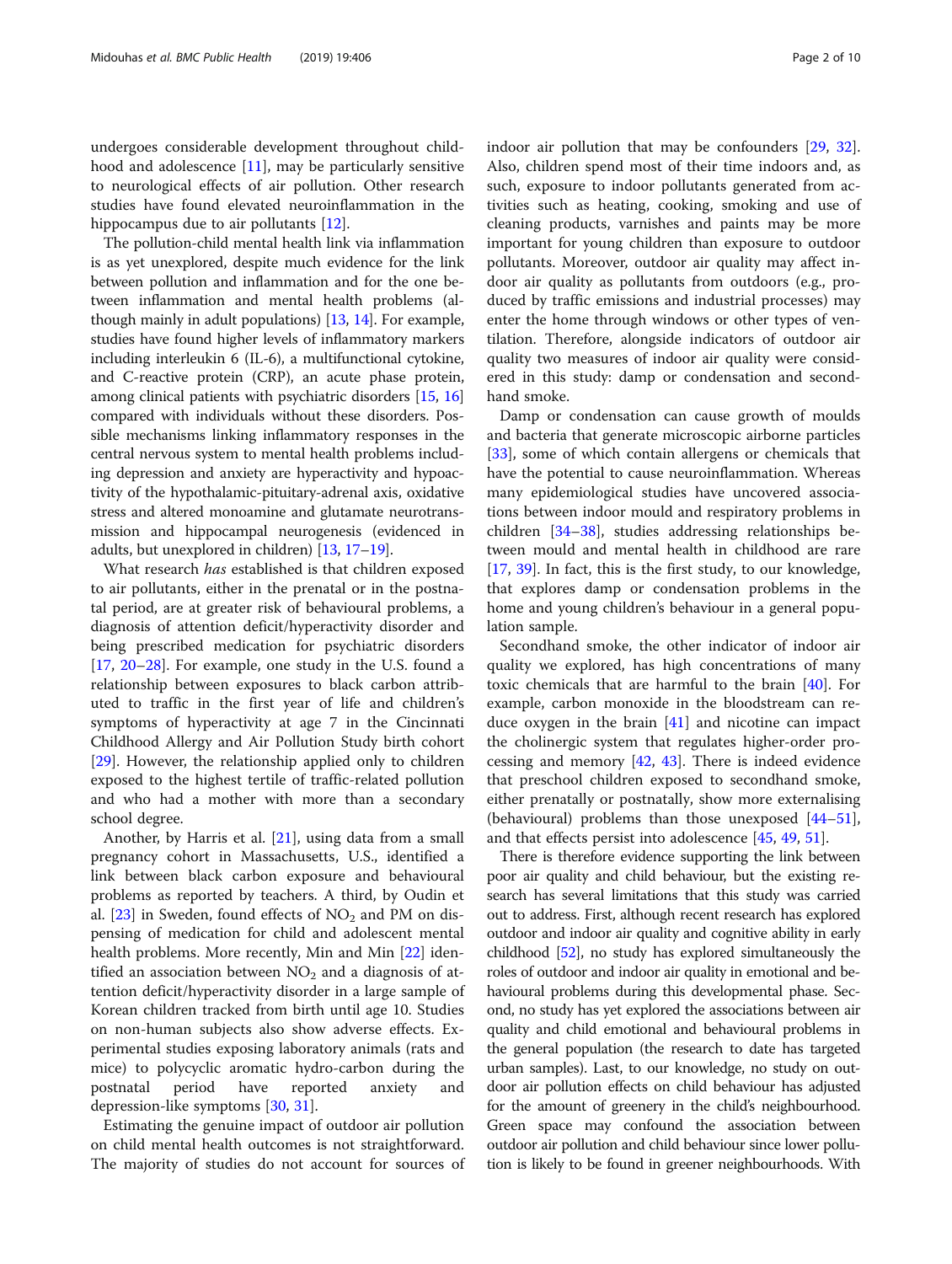more land devoted to greenery, there is less land available for pollution-generating processes and combustion. Additionally, trees (one of the two key components of urban vegetation) capture large amounts of airborne gaseous, particulate and aerosol pollutants, thereby reducing their concentration in the air [\[53](#page-9-0)–[57](#page-9-0)]. Therefore, woodlands and the presence of trees and, in general, amount of green space in the environment can improve air quality, and are, at the same time, negatively related to emotional problems among children [\[58,](#page-9-0) [59\]](#page-9-0).

The present study aimed to address these gaps in the literature through a secondary analysis of data from the UK's Millennium Cohort Study (MCS), a longitudinal study of 19,519 children, born around 2000, and their families. It explored the association between neighbourhood-level (i.e. ward $^{\rm l)}$  NO<sub>2</sub> and sulphur dioxide  $(SO<sub>2</sub>)$  measured at the beginning of MCS (at age 9 months) and child emotional and behavioural problems at age 3 (when first measured in MCS) in England and Wales. Although brain development continues well into adulthood, the first 2–3 years of life is a key period for brain development when children may be particularly vulnerable to the impact of environmental toxins [[60\]](#page-9-0).

 $NO<sub>2</sub>$  and  $SO<sub>2</sub>$  are gaseous pollutants mainly caused by fossil fuel combustion  $[61]$  $[61]$ . SO<sub>2</sub> is an acid gas resulting from the combustion of fossil fuels that contain sulphur such as coal and heavy oils.  $NO<sub>2</sub>$  results from nitrogen oxides reacting with oxygen or ozone. Road traffic (mainly from diesel emissions) and energy production processes are the main sources of  $NO<sub>2</sub>$ . The EU has published air quality standards indicating the legal levels of pollutants, including those outlined in the EU Ambient Air Quality Directive and the fourth Daughter Directive. In the UK, the level of  $NO<sub>2</sub>$  has regularly exceeded the legal level. In 2013, around one-third of licensed cars in the UK were diesel [\[62](#page-9-0)]. As a result, air pollution exposures have become an important concern for policymakers, urban planners and citizens, especially in large urban areas (e.g., London) where pollution levels are highest. Hence, understanding the effects of air pollution on children may have important implications for UK transport and environmental policy as well as urban planning. Unfortunately, UK air quality standards presently apply to outdoor air only and not to indoor air in residential homes. With regard to indoor air quality, the Committee on the Medical Effects of Air Pollutants (COMEAP) have published guidelines [\[63](#page-9-0)] and the National Institute for Health and Care Excellence (NICE) and Public Health England (PHE) are presently developing guidelines to be published in 2019 ([https://www.](https://www.nice.org.uk/guidance/indevelopment/gid-ng10022) [nice.org.uk/guidance/indevelopment/gid-ng10022\)](https://www.nice.org.uk/guidance/indevelopment/gid-ng10022). It is important that we continue to further our understanding of the risks posed by both outdoor and indoor air pollutants, to inform policies and practices that affect

outdoor air quality as well as the development of standards for indoor air quality in homes.

# Methods

# Study sample

The Millennium Cohort Study (MCS) is a longitudinal survey taking its sample from all births in the UK over a year, starting on 1 September 2000 [[64\]](#page-9-0). There have been six sweeps of data thus far with 19,519 children participating in at least one of these sweeps. The sample is disproportionately stratified to allow for sufficient numbers in the four UK countries and electoral wards with disadvantaged or (in England) ethnic minority populations [[64\]](#page-9-0). Ethical approval was gained from National Health Service Research Ethics Committees and parents gave written informed consent for themselves and their children before interviews took place, at each sweep.

We used data<sup>2</sup> from Sweeps 1 (at age 9 months, dates ranging June 2001 to January 2003) and 2 (at 3 years, dates ranging September 2003 to April 2005). Initially, we retained singleton children and first born twins/triplets (19,244 out of 19,519), making the number of children equal to the number of families. Our 'analytic' sample (those included in our analyses) included children living in England or Wales and who had data on emotional and behavioural problems, at Sweep 2  $(n = 11,625)$ . Our 'non-analytic' sample (those not included in our analyses) comprised children who did not live in England and Wales and/or did not have data on emotional and behavioural problems, at Sweep 2, i.e., at age 3 ( $n = 7619$ ).

## Measures

Emotional and behavioural problems at age 3 were measured with 15 items (on 3-point response scales) of the parent-reported Strengths and Difficulties Questionnaire (SDQ) [\[65](#page-9-0)] measuring hyperactivity ( $\alpha$  = .71 across sweeps), emotional symptoms ( $α = .52$ ) and conduct problems ( $α$ = .69). Each of the three scales has 5 items. Examples of items from the hyperactivity scale are 'restless, overactive, cannot stay still for long' and 'constantly fidgeting or squirming'. Emotional symptoms items include 'many worries, often seems worried' and 'often unhappy, down-hearted and tearful', and examples of conduct problems items are 'often fights with other children and bullies them' and 'often has temper tantrums or hot tempers'. Each SDQ item is scored 0 if the response is 'not true', 1 for 'somewhat true' and 2 for 'certainly true'. Scores for each scale may range 0–10. In our sample, internal consistency (see above) was in line with other research using the SDQ [[66\]](#page-9-0).

Outdoor air pollutants,<sup>3</sup> SO<sub>2</sub> and NO<sub>2</sub>, were measured at age 9 months with data from the Multiple Environmental Deprivation Index (MEDIx). MEDIx is a measure of physical environmental deprivation that represents both pathogenic and salutogenic characteristics in each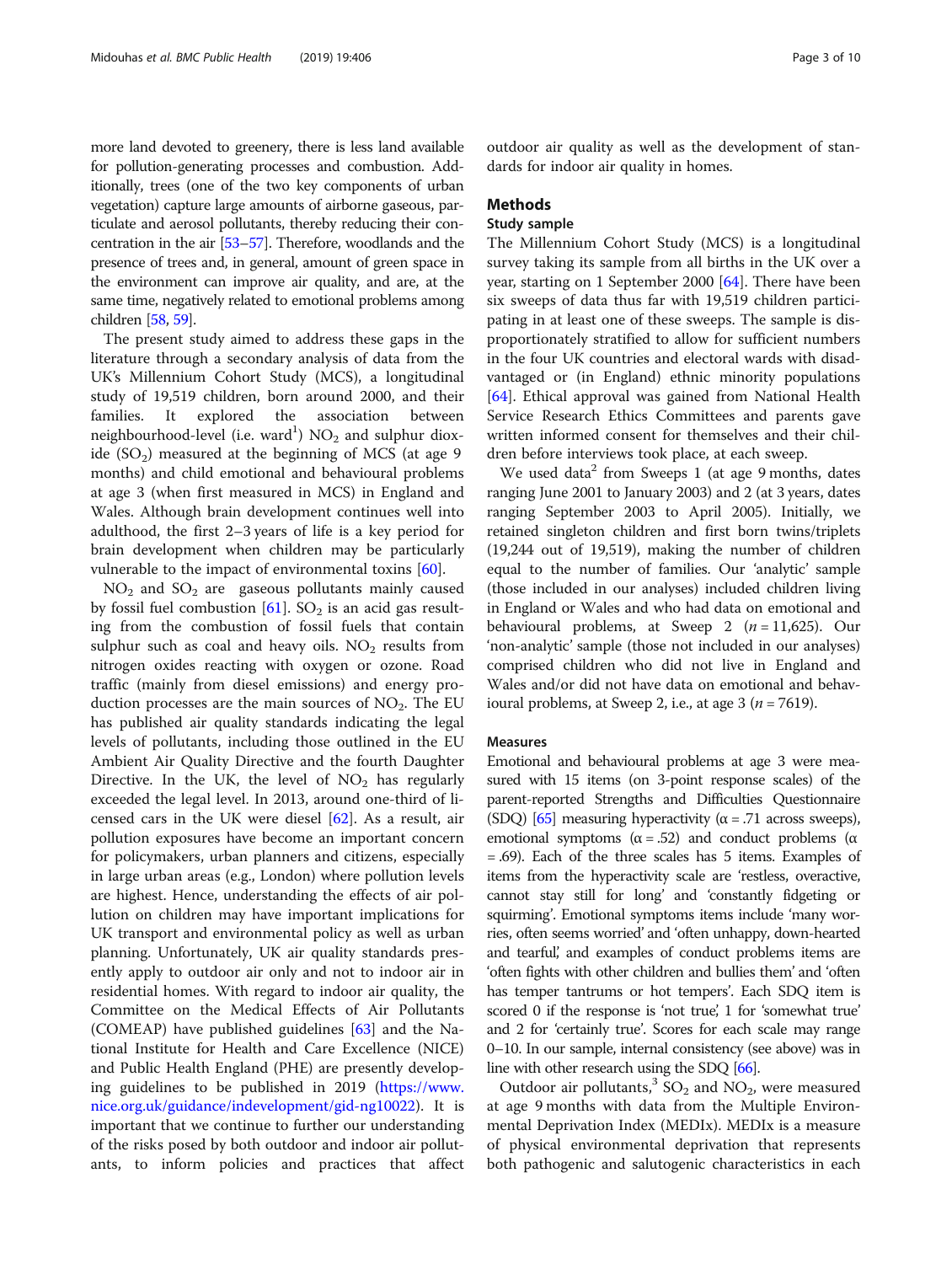UK ward [[67](#page-9-0), [68\]](#page-9-0). Air pollution was measured with annual mean concentrations [in micrograms (one-millionth of a gram) per cubic meter air or  $\mu$ g/m<sup>3</sup>] within each ward. Means are population weighted using output area (OA) units, and cover the years 1999–2003. Data were taken from 1 km grids, modelled from National Atmospheric Emissions Inventory data. The annual mean values were converted to deciles across all wards in the UK. In the bottom decile the annual mean concentration of  $NO<sub>2</sub>$  is less than 9.26  $\mu$ g/m<sup>3</sup> and in the top decile it is greater than 33.89. Note that the annual mean legal limit for NO<sub>2</sub> is 40 μg/m<sup>3</sup> [[69](#page-9-0)]. With regard to  $SO_2$  these values are 1.78 and 7.24, respectively. The annual mean legal limit for  $SO_2$  is 20  $\mu$ g/m<sup>3</sup>.

Indoor air quality was measured by the mother's report of whether there was a damp or condensation problem at home and whether the baby was exposed to secondhand smoke, both at age 9 months. For the latter, mothers were asked whether anyone smokes in the same room as the baby.

We also measured two additional neighbourhood factors at age 9 months – urbanicity and the percentage of green space. Urbanicity was measured with a variable that indicated if the family resided in an urban area (i.e., a settlement with a population greater than 10,000) or not. The percentage of green space, covering all green spaces larger than 5  $m<sup>2</sup>$  (excluding private gardens) for each ward, was measured with data from the MEDIx. Green spaces include neighbourhood greenery, parks, playing fields and forests/woodlands. Estimates are based on land use data from the Generalised Land Use Database [\[70](#page-9-0)] and the Coordination of Information on the Environment [[71](#page-9-0)]. In MCS, the percentages of wardlevel greenery using the MEDIx data are available in deciles across all wards in the UK. The lowest decile corresponds to wards with 0–21% green space and the top decile refers to wards with 94–95% green space.

A range of key family and child covariates were included. Family-level variables (measured at age 3) were household income (equivalised weekly income, adjusting for household size and composition), maternal education (University degree or not), maternal psychological distress, measured with the Kessler Psychological Distress scale (K6), a 6-item screener of psychological distress [[72\]](#page-9-0) and maternal general health (self-reported). For the latter, a binary variable was used where 'good' or 'excellent' general health was compared to 'fair' or 'poor'. The child-level covariates were gender, age (in years), ethnicity (White, Black, Indian, Pakistani/Bangladeshi, Mixed and Other) and low birth weight (< 2.5 kg).

## Statistical analysis

The main aim of the study was to examine the relationship between outdoor and indoor air quality at age 9 months and emotional and behavioural problems at age 3, controlling for neighbourhood greenery and urbanicity, family-level variables related to neighbourhood selective sorting and emotional and behavioural problems and child covariates. To meet this aim, we first carried out descriptive analyses, including correlations among the main variables of the study. As MCS data have a hierarchical structure due to the sampling design (with children/families nested within areas), we fitted 2-level linear regression models for each SDQ scale we considered (emotional problems, conduct problems and hyperactivity problems). We accounted for MCS area clustering at the ward-level and, as explained, the environmental variables (outdoor air pollution, green space and urbanicity) were measured at ward-level, thus aligning with the clustering of cohort families in wards in MCS.

In our models, we adjusted for the MCS strata to reflect the stratified sample design: in each of the four UK countries, families were oversampled from areas with high child poverty ('disadvantaged') and (in England only) from areas with high proportions of ethnic minorities ('ethnic'). Since our sample included only children from England and Wales, we adjusted for five strata: 1) England-advantaged, 2) Englanddisadvantaged, 3) England-ethnic, 4) Wales-advantaged and 5) Wales-disadvantaged. Listwise deletion was used in all models.

# Results

On average, children in the analytic sample lived in wards in England and Wales with  $NO<sub>2</sub>$  and  $SO<sub>2</sub>$  annual concentrations at the higher end of the distribution of wards in the UK (Table [1](#page-4-0)). Around 14% and 12% families in the analytic sample reported damp or condensation and secondhand smoke in the home, respectively. Additionally, they resided in comparatively less green neighbourhoods across the distribution of wards in the UK. The majority of the sample lived in urban areas (83%). With regard to emotional/behavioural problems, SDQ scores ranged 1–4 depending on the domain, on average, which is at the lower end of the 0–10 range. There were statistically significant correlations (Table [2](#page-5-0)), as expected, across the main study variables. The associations between air quality (both indoor and outdoor) and emotional and behavioural problems, however, were weak.

With respect to selection bias, the children in the analytic sample ( $n = 11,625$ ) differed from those in the non-analytic sample ( $n = 7619$ ) on all variables except for gender, maternal education and birth weight. For example, the children in the analytic sample were more likely to have higher household incomes  $(p < .001)$  and to have mothers with more psychological distress ( $p < .001$ ). The analytic sample was additionally more likely to live in areas with higher levels of  $SO_2$  ( $p < .001$ ) and  $NO_2$  ( $p < .001$ ) and less green space  $(p < .001)$ . It also had proportionately fewer cases of secondhand smoking exposure  $(p < .001)$  but more cases of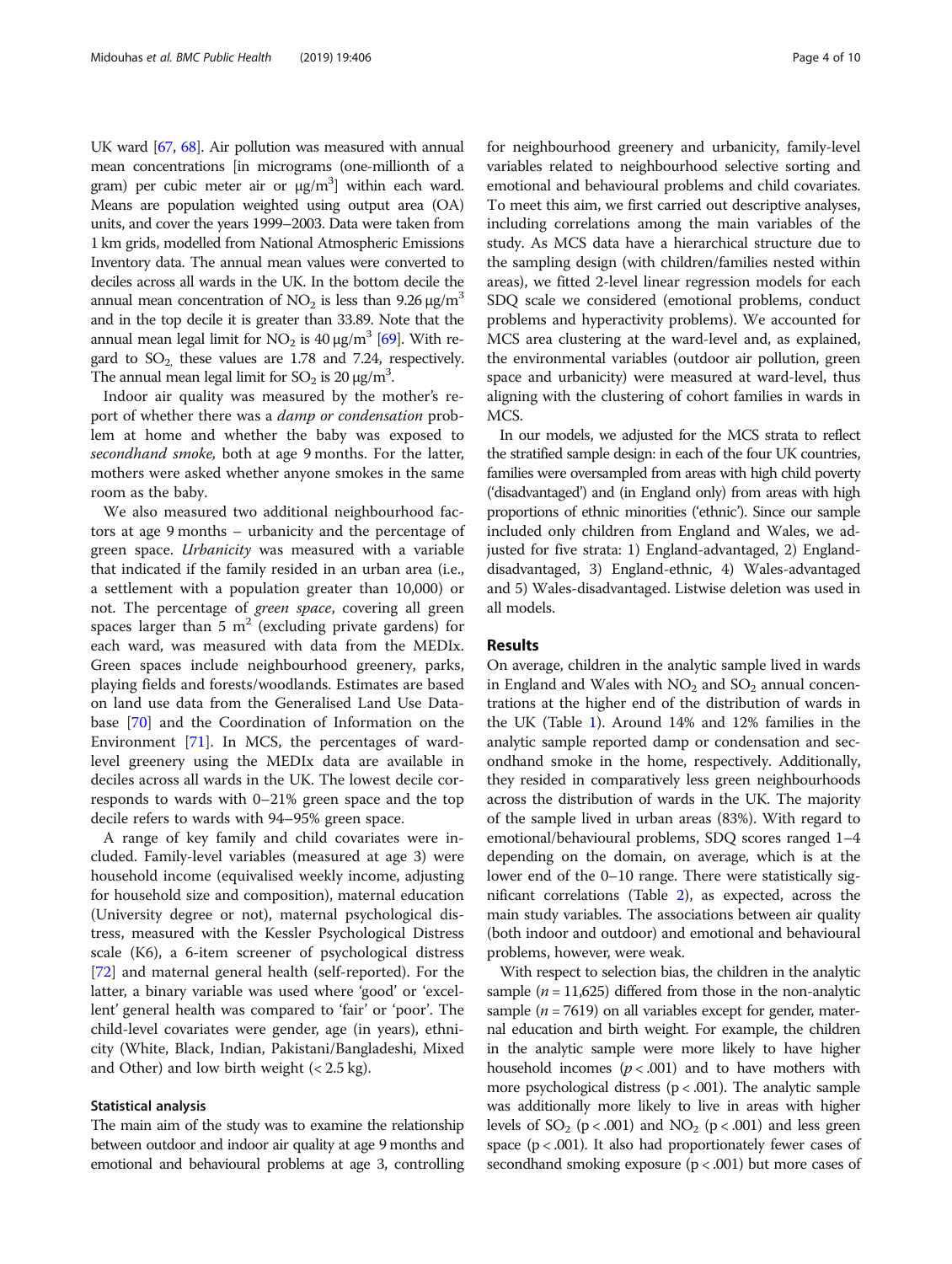<span id="page-4-0"></span>Table 1 Descriptives of study variables in the analytic sample  $(n = 11.625)$ 

| Child<br>Female<br>5706<br>49.26<br>Ethnicity<br>White<br>9550<br>86.65<br>Black<br>2.90<br>424<br>Indian<br>333<br>1.89<br>3.67<br>Pakistani/Bangladeshi<br>720<br>Mixed<br>420<br>3.62<br>Other<br>1.26<br>173<br>6.83<br>Low birth weight<br>794<br>Parent/household (S2)<br>Mother is university-educated<br>3748<br>33.69<br>Mother has good general health<br>81.52<br>9371<br>Indoor air quality (S1)<br>Damp or condensation problem<br>14.22<br>1598<br>Secondhand smoke<br>12.36<br>1397<br>Neighbourhood (S1)<br>Urbanicity<br>9336<br>83.01<br>M (SD)<br>n<br>Child (S2)<br>Emotional problems<br>11,549<br>1.36(1.41)<br>11,569<br>Conduct problems<br>2.84 (1.98)<br>Hyperactivity problems<br>3.97 (2.26)<br>11,463<br>Age (years)<br>11,625<br>3.13(0.19)<br>Parent/household (S2)<br>Household income<br>10,924<br>9660<br>Maternal psychological distress<br>3.28 (3.50)<br>Neighbourhood (S1)<br>$NO2$ deciles<br>11,035<br>7.27(2.27)<br>$SO2$ deciles<br>11,035<br>6.51(2.34)<br>Green space deciles<br>11,035<br>4.27 (2.33) | n | %              |
|----------------------------------------------------------------------------------------------------------------------------------------------------------------------------------------------------------------------------------------------------------------------------------------------------------------------------------------------------------------------------------------------------------------------------------------------------------------------------------------------------------------------------------------------------------------------------------------------------------------------------------------------------------------------------------------------------------------------------------------------------------------------------------------------------------------------------------------------------------------------------------------------------------------------------------------------------------------------------------------------------------------------------------------------------|---|----------------|
|                                                                                                                                                                                                                                                                                                                                                                                                                                                                                                                                                                                                                                                                                                                                                                                                                                                                                                                                                                                                                                                    |   |                |
|                                                                                                                                                                                                                                                                                                                                                                                                                                                                                                                                                                                                                                                                                                                                                                                                                                                                                                                                                                                                                                                    |   |                |
|                                                                                                                                                                                                                                                                                                                                                                                                                                                                                                                                                                                                                                                                                                                                                                                                                                                                                                                                                                                                                                                    |   |                |
|                                                                                                                                                                                                                                                                                                                                                                                                                                                                                                                                                                                                                                                                                                                                                                                                                                                                                                                                                                                                                                                    |   |                |
|                                                                                                                                                                                                                                                                                                                                                                                                                                                                                                                                                                                                                                                                                                                                                                                                                                                                                                                                                                                                                                                    |   |                |
|                                                                                                                                                                                                                                                                                                                                                                                                                                                                                                                                                                                                                                                                                                                                                                                                                                                                                                                                                                                                                                                    |   |                |
|                                                                                                                                                                                                                                                                                                                                                                                                                                                                                                                                                                                                                                                                                                                                                                                                                                                                                                                                                                                                                                                    |   |                |
|                                                                                                                                                                                                                                                                                                                                                                                                                                                                                                                                                                                                                                                                                                                                                                                                                                                                                                                                                                                                                                                    |   |                |
|                                                                                                                                                                                                                                                                                                                                                                                                                                                                                                                                                                                                                                                                                                                                                                                                                                                                                                                                                                                                                                                    |   |                |
|                                                                                                                                                                                                                                                                                                                                                                                                                                                                                                                                                                                                                                                                                                                                                                                                                                                                                                                                                                                                                                                    |   |                |
|                                                                                                                                                                                                                                                                                                                                                                                                                                                                                                                                                                                                                                                                                                                                                                                                                                                                                                                                                                                                                                                    |   |                |
|                                                                                                                                                                                                                                                                                                                                                                                                                                                                                                                                                                                                                                                                                                                                                                                                                                                                                                                                                                                                                                                    |   |                |
|                                                                                                                                                                                                                                                                                                                                                                                                                                                                                                                                                                                                                                                                                                                                                                                                                                                                                                                                                                                                                                                    |   |                |
|                                                                                                                                                                                                                                                                                                                                                                                                                                                                                                                                                                                                                                                                                                                                                                                                                                                                                                                                                                                                                                                    |   |                |
|                                                                                                                                                                                                                                                                                                                                                                                                                                                                                                                                                                                                                                                                                                                                                                                                                                                                                                                                                                                                                                                    |   |                |
|                                                                                                                                                                                                                                                                                                                                                                                                                                                                                                                                                                                                                                                                                                                                                                                                                                                                                                                                                                                                                                                    |   |                |
|                                                                                                                                                                                                                                                                                                                                                                                                                                                                                                                                                                                                                                                                                                                                                                                                                                                                                                                                                                                                                                                    |   |                |
|                                                                                                                                                                                                                                                                                                                                                                                                                                                                                                                                                                                                                                                                                                                                                                                                                                                                                                                                                                                                                                                    |   |                |
|                                                                                                                                                                                                                                                                                                                                                                                                                                                                                                                                                                                                                                                                                                                                                                                                                                                                                                                                                                                                                                                    |   |                |
|                                                                                                                                                                                                                                                                                                                                                                                                                                                                                                                                                                                                                                                                                                                                                                                                                                                                                                                                                                                                                                                    |   |                |
|                                                                                                                                                                                                                                                                                                                                                                                                                                                                                                                                                                                                                                                                                                                                                                                                                                                                                                                                                                                                                                                    |   |                |
|                                                                                                                                                                                                                                                                                                                                                                                                                                                                                                                                                                                                                                                                                                                                                                                                                                                                                                                                                                                                                                                    |   |                |
|                                                                                                                                                                                                                                                                                                                                                                                                                                                                                                                                                                                                                                                                                                                                                                                                                                                                                                                                                                                                                                                    |   |                |
|                                                                                                                                                                                                                                                                                                                                                                                                                                                                                                                                                                                                                                                                                                                                                                                                                                                                                                                                                                                                                                                    |   |                |
|                                                                                                                                                                                                                                                                                                                                                                                                                                                                                                                                                                                                                                                                                                                                                                                                                                                                                                                                                                                                                                                    |   |                |
|                                                                                                                                                                                                                                                                                                                                                                                                                                                                                                                                                                                                                                                                                                                                                                                                                                                                                                                                                                                                                                                    |   | 324.01(196.36) |
|                                                                                                                                                                                                                                                                                                                                                                                                                                                                                                                                                                                                                                                                                                                                                                                                                                                                                                                                                                                                                                                    |   |                |
|                                                                                                                                                                                                                                                                                                                                                                                                                                                                                                                                                                                                                                                                                                                                                                                                                                                                                                                                                                                                                                                    |   |                |
|                                                                                                                                                                                                                                                                                                                                                                                                                                                                                                                                                                                                                                                                                                                                                                                                                                                                                                                                                                                                                                                    |   |                |
|                                                                                                                                                                                                                                                                                                                                                                                                                                                                                                                                                                                                                                                                                                                                                                                                                                                                                                                                                                                                                                                    |   |                |
|                                                                                                                                                                                                                                                                                                                                                                                                                                                                                                                                                                                                                                                                                                                                                                                                                                                                                                                                                                                                                                                    |   |                |

Note: S1 Sweep 1 (age 9 months), S2 Sweep 2 (age 3 years). Estimates are weighted and Ns are unweighted

exposure to damp or condensation in the home  $(p < .001)$ and more emotional, conduct and hyperactivity problems.

Exposures to  $NO<sub>2</sub>$  and  $SO<sub>2</sub>$  in infancy were not significantly associated with emotional symptoms or hyperactivity at age 3 (Table [3\)](#page-5-0). However, an increase in one decile across the distribution of wards by  $NO<sub>2</sub>$  in infancy was significantly associated with an increase in conduct problems at age 3, even after adjusting for  $SO_2$  levels, indoor air quality, neighbourhood green space, urbanicity and family factors associated with area selection. However, the (unstandardised) coefficient for conduct problems was small  $(b = 0.03)$ .

The two measures of indoor air quality in infancy were significantly related to both emotional and conduct problems but only secondhand smoke exposure was related to hyperactivity problems ( $b = 0.37$  $b = 0.37$  $b = 0.37$ ; Table 3). With regard to conduct problems, damp/condensation in the home and exposure to secondhand smoke were significantly associated with an increase of 0.16 and 0.59 problems, respectively. Damp/condensation in the home and exposure to secondhand smoke were related positively to emotional problems ( $b = 0.09$  and  $b = 0.16$ , correspondingly).

With respect to the other variables in the model, urbanicity was not significantly associated with any problem type. The amount of green space was significantly related to conduct problems  $(b = 0.04)$  but not to emotional problems or hyperactivity. Household income and mother's university education and good general health were significantly associated with fewer problems in all three domains. With regard to the child factors, Indian and Pakistani/Bangladeshi (relative to White) children as well those with low birth weight had more emotional problems. Girls and children of Black ethnic origin (relative to White) had fewer conduct problems. Girls were less likely to have hyperactivity problems and children from Pakistani/Bangladeshi backgrounds as well as those with low birth weight were more likely to have such problems. Random effects for all models showed that the between-child variance in emotional, conduct and hyperactivity problems was significant, but the between-ward variance in children's problems was not.<sup>4</sup>

# Discussion

This study assessed the role of outdoor neighbourhood exposure to  $NO<sub>2</sub>$  and  $SO<sub>2</sub>$  and indoor residential exposure to damp/condensation and secondhand smoke at age 9 months in three domains of child behaviour – emotional symptoms, conduct problems and hyperactivity problems (measured at age 3 years) – in a nationally representative sample in England and Wales. A range of important confounders were included such as neighbourhood greenery and urbanicity as well as family background characteristics related to selective sorting into neighbourhoods.

We found that our indoor air quality indicators were associated with multiple child behaviour outcomes. Living in a home with a damp or condensation problem at age 9 months was related to both emotional symptoms and conduct problems at age 3. Effects were robust to adjustment for socio-economic status including maternal education and household income as well as measures of outdoor air quality including green space and air pollution. This is the first study we are aware of to link indoor damp/condensation to child behaviour and mental health in a general population sample. Moreover, secondhand smoke exposure at age 9 months was related to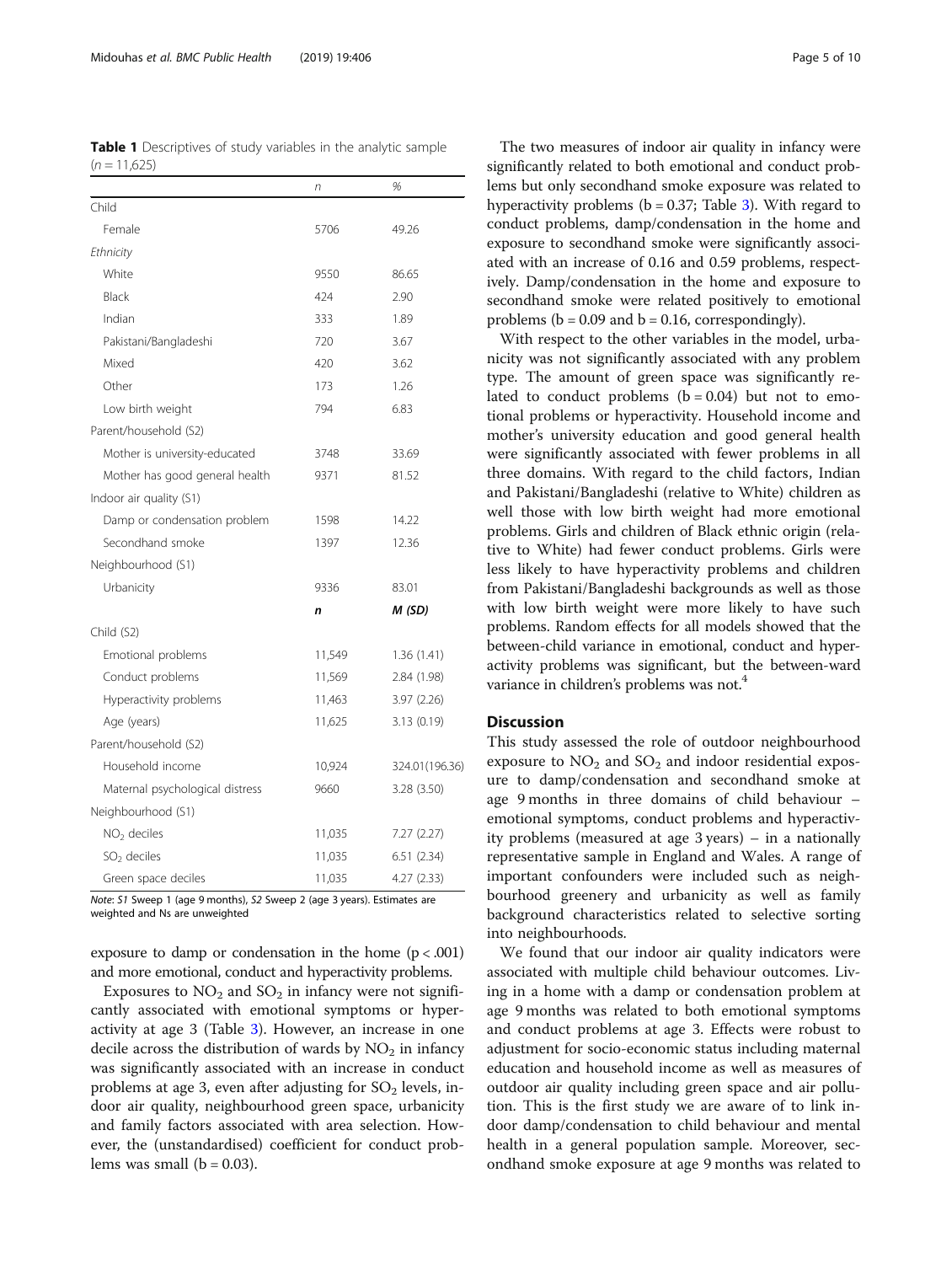| Variables             | Emotional<br>symptoms | Conduct<br>problems | Hyperactivity | SO <sub>2</sub><br>(deciles) | NO <sub>2</sub><br>(deciles) | Damp/<br>condensation | Secondhand<br>smoke |
|-----------------------|-----------------------|---------------------|---------------|------------------------------|------------------------------|-----------------------|---------------------|
| Emotional<br>symptoms |                       |                     |               |                              |                              |                       |                     |
| Conduct problems      | $.31***$              |                     |               |                              |                              |                       |                     |
| Hyperactivity         | $.25***$              | .49***              |               |                              |                              |                       |                     |
| $SO2$ (deciles)       | $.05***$              | $.08***$            | $.08***$      |                              |                              |                       |                     |
| $NO2$ (deciles)       | $.07***$              | $.04***$            | $.06***$      | $.45***$                     |                              |                       |                     |
| Damp/condensation     | $.07***$              | $.09***$            | $.06***$      | .01                          | $.06***$                     |                       |                     |
| Secondhand smoke      | $.10***$              | $.18***$            | $.14***$      | $.05***$                     | $-.02*$                      | $.07***$              |                     |

<span id="page-5-0"></span>Table 2 Correlations (Pearson's r coefficients) among outdoor air pollutant concentrations and indoor air quality at age 9 months and emotional/behavioural problems at age 3 years in the analytic sample ( $n = 11,625$ )

Note:  $*_{p}$  < .05,  $*_{p}$  < .01,  $*_{p}$  < .001

all three child outcomes at age 3, with the largest effect seen for conduct problems (equivalent to an increase in .59 points on the conduct problems scale). Most of the extant literature has examined the relationship between prenatal rather than postnatal exposure to smoking and child behaviour [[44](#page-8-0)–[46](#page-8-0), [49,](#page-8-0) [50](#page-8-0)]. However, reflecting this study's finding, a fairly recent study in Scotland found that exposure to secondhand smoke (objectively-measured) was associated with poorer child behaviour, particularly externalising problems, also measured with the SDQ [[47\]](#page-8-0).

|  |  |  |  |  |  | Table 3 Effects of indoor and outdoor air quality at age 9 months on emotional, conduct and hyperactivity problems at age 3 years |
|--|--|--|--|--|--|-----------------------------------------------------------------------------------------------------------------------------------|
|--|--|--|--|--|--|-----------------------------------------------------------------------------------------------------------------------------------|

|                                          | Emotional symptoms |                  | Conduct problems  |                    |                     | Hyperactivity problems |  |
|------------------------------------------|--------------------|------------------|-------------------|--------------------|---------------------|------------------------|--|
|                                          | Coeff. (SE)        | 95% CI           | Coeff. (SE)       | 95% CI             | Coeff. (SE)         | 95% CI                 |  |
| Fixed effects                            |                    |                  |                   |                    |                     |                        |  |
| Constant                                 | $0.90**$ (0.26)    | [0.39, 1.41]     | $3.70***$ (0.356) | [3.00, 4.39]       | $3.96***(0.41)$     | [3.15, 4.77]           |  |
| $SO2$ (deciles)                          | 0.004(0.01)        | $[-0.01, 0.02]$  | 0.01(0.01)        | $[-0.01, 0.03]$    | 0.02(0.01)          | $[-0.001, 0.05]$       |  |
| $NO2$ (deciles)                          | 0.01(0.01)         | $[-0.01, 0.02]$  | $0.03*(0.01)$     | [0.004, 0.06]      | 0.02(0.02)          | $[-0.01, 0.50]$        |  |
| Damp or condensation                     | $0.09*(0.04)$      | [0.002, 0.17]    | $0.16***(0.06)$   | [0.04, 0.27]       | 0.03(0.07)          | $[-0.10, 0.17]$        |  |
| Secondhand smoke                         | $0.16***(0.05)$    | [0.07, 0.25]     | $0.59***(0.06)$   | [0.47, 0.71]       | $0.37***(0.07)$     | [0.23, 0.52]           |  |
| Green space                              | 0.01(0.01)         | $[-0.01, 0.02]$  | $0.04***(0.01)$   | [0.02, 0.07]       | 0.02(0.02)          | $[-0.01, 0.05]$        |  |
| Urban                                    | 0.07(0.05)         | $[-0.04, 0.18]$  | 0.08(0.08)        | $[-0.07, 0.23]$    | 0.003(0.09)         | $[-0.17, 0.18]$        |  |
| Age                                      | 0.08(0.07)         | $[-0.06, 0.22]$  | $-0.36***(0.10)$  | $[-0.55, -0.16]$   | 0.19(0.12)          | $[-0.04, 0.41]$        |  |
| Female                                   | 0.003(0.03)        | $[-0.06, 0.06]$  | $-0.22***(0.04)$  | $[-0.30, -0.15]$   | $-0.60***(0.05)$    | $[-0.70, -0.51]$       |  |
| Ethnicity (Ref: White)                   |                    |                  |                   |                    |                     |                        |  |
| Mixed                                    | $-0.04(0.08)$      | $[-0.20, 0.13]$  | 0.03(0.11)        | $[-0.19, 0.26]$    | $-0.01(0.13)$       | $[-0.27, 0.25]$        |  |
| Indian                                   | $0.26*(0.11)$      | [0.04, 0.48]     | $-0.02(0.16)$     | $[-0.32, 0.29]$    | 0.16(0.18)          | $[-0.20, 0.51]$        |  |
| Pakistani/Bangladeshi                    | $0.81***(0.09)$    | [0.63, 0.99]     | $-0.03(0.13)$     | $[-0.28, 0.21]$    | $0.32*(0.15)$       | [0.03, 0.61]           |  |
| <b>Black</b>                             | $-0.11(0.10)$      | $[-0.31, 0.08]$  | $-0.32*(0.13)$    | $[-0.58, -0.06]$   | $-0.28(0.16)$       | $[-0.58, 0.03]$        |  |
| Other                                    | 0.23(0.18)         | $[-0.12, 0.58]$  | $-0.32(0.24)$     | $[-0.79, 0.15]$    | $-0.32(0.29)$       | $[-0.88, 0.24]$        |  |
| Low birth weight                         | $0.18***(0.06)$    | [0.06, 0.30]     | 0.04(0.09)        | $[-0.13, 0.21]$    | $0.53***(0.10)$     | [0.33, 0.72]           |  |
| Mother is university-educated            | $-0.16***(0.03)$   | $[-0.23, -0.09]$ | $-0.31***(0.05)$  | $[-0.40, -0.22]$   | $-0.48***(0.06)$    | $[-0.59, -0.37]$       |  |
| Household income                         | $-0.00***(0.00)$   | $[-0.00, -0.00]$ | $-0.001***(0.00)$ | $[-0.001, -0.001]$ | $-0.001***(0.00)$   | $[-0.001, -0.001]$     |  |
| Maternal psychological distress          | $0.08***(0.00)$    | [0.07, 0.09]     | $0.13***(0.01)$   | [0.12, 0.14]       | $0.11***(0.01)$     | [0.10, 0.12]           |  |
| Mother has good general health           | $-0.17***$ (0.04)  | $[-0.25, -0.10]$ | $-0.25***(0.06)$  | $[-0.36, -0.15]$   | $-0.22$ ** $(0.06)$ | $[-0.34, -0.09]$       |  |
| Random effects                           |                    |                  |                   |                    |                     |                        |  |
| Ward-level intercept variance (Level 2)  | 0.00(0.00)         | [0.00, 0.00]     | 0.01(0.01)        | [0.00, 0.09]       | 0.003(0.01)         | [0.00, 3.55]           |  |
| Child-level intercept variance (Level 1) | $1.93***(0.03)$    | [1.87, 1.99]     | $3.58***(0.05)$   | [3.48, 3.69]       | $4.87***(0.07)$     | [4.73, 5.02]           |  |

Notes.  $*p < .05; **p < .01; ***p < .001$ . Coefficients are unstandardised. All models are adjusted for the area strata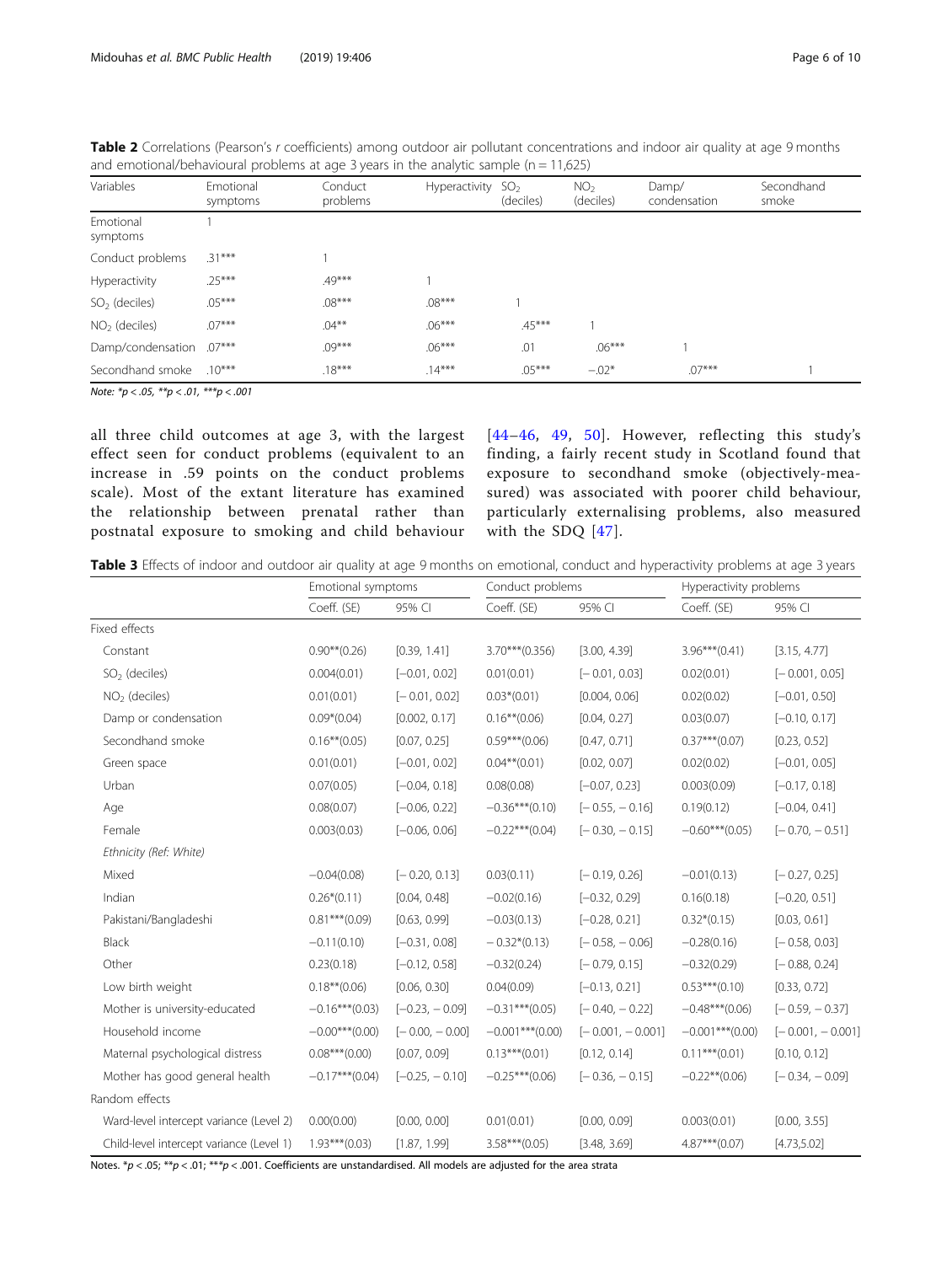The probability of incorrectly rejecting the null hypotheses that there are no differences in behaviour for children living in homes with secondhand smoke and a damp or condensation problem is less than 5%, given we set our significance level at .05. However, at the same time, having such a large sample ( $n = 11,625$ ) raises the likelihood of detecting significant effects in the sample. Thus, it is especially important to consider the practical significance of the effects detected. For example, considering the weaker effects we found for a damp or condensation problem (relative to secondhand smoke), the estimated differences in problems for a child with and without a damp or condensation problem were .09 and .16 points on the emotional symptoms and conduct problems scales, respectively. Note that each scale score ranges 0 to 10 and an increase in one point is the difference between a response of 'not at all true' and 'somewhat true' or a response of 'somewhat true' and 'certainly true'. Therefore, an increase in .09 and .16 points is not even close to reaching the endorsement of a problem. On the other hand, the stronger effects on externalising problems for secondhand smoke were .37 (hyperactivity) and .59 (conduct problems). These reflect a difference of roughly a third and over a half of a problem respectively for those exposed and those unexposed to secondhand smoke. Still, explanatory variables in general were found to have small to moderate effect sizes. Nevertheless, our indoor air quality effects were akin to or greater than those found for other child and family factors known to be important for child behaviour. For example, in our models, a greater increase in conduct problems was found for children who were exposed to secondhand smoke than children whose mothers did not have a university degree. Therefore, we believe it is important to consider indoor air quality as another risk factor for child behaviour, alongside family background and key child characteristics, assuming the differences we have found are not due to sampling error and are true in the population.

Conversely, we did not find evidence for a reliable association between child behaviour and exposure to outdoor  $NO<sub>2</sub>$  or  $SO<sub>2</sub>$ . The level of  $NO<sub>2</sub>$  (but not  $SO<sub>2</sub>$ ) in the neighbourhood at age 9 months had a very small but significant linear association only with conduct problems at age 3. This finding reflects those of Min and Min [[22](#page-8-0)], Oudin et al. [[23](#page-8-0)] and Newman et al. [[29\]](#page-8-0). However, two of these studies [[22](#page-8-0), [23](#page-8-0)] found associations with clinical outcomes - diagnoses of attention deficit/hyperactivity disorder and dispensing of medication, respectively - rather than the continuum of problem behaviour explored in this study. Newman et al. [[29](#page-8-0)] did find an association between exposures to high levels of traffic-related pollution in the first year of life (when we measured  $NO<sub>2</sub>$ ) and symptoms of hyperactivity symptoms at age 7 (we examined child behaviour at age 3) but only for children whose mothers had attended higher or further education. That study also examined, but did not find, an association with conduct problems. Our study shows that even changes in externalising behaviour outside of a clinical range may result from air pollution exposures. Nonetheless, we must be cautious about the implications given the lack of effects for emotional problems and hyperactivity and the small effect size for conduct problems. The study's findings may have implications for environmental policy with regard to indoor air quality, however. They may offer support for the need to develop UK health-based indoor air quality standards, especially about damp, condensation, mould and tobacco use.

Nonetheless, this study has several limitations. First, our findings regarding neighbourhood-level pollution may be due to traffic noise, neglected in other similar studies as well [\[22](#page-8-0), [23](#page-8-0), [29\]](#page-8-0), which we could not adjust for in this study. Second, we could not consider expo-sures to pollution, smoking and alcohol prenatally [[73](#page-9-0)] as MCS does not have data on prenatal exposures. Hence, the relationships we found between postnatal exposures and child behaviour may be at least partly due to exposures in pregnancy. Third, our measure of air pollution for each neighbourhood was an average of the annual mean concentrations across a 4-year period. The 4-year average may overlook annual changes in pollutant levels. Fourth, a smaller spatial resolution would have captured the more immediate outdoor air pollutants near children's homes. A more appropriate neighbourhood geography might have been Lower layer Super Output Area (LSOA) or Output Area (OA) rather than ward. OAs are built from groups of adjacent postcodes in the UK (with an average of 309 residents) and are the base unit for census data releases. LSOAs are built from clusters of OAs (typically 4–6) with a population averaging 1500. Fifth, we were also unable to account for outdoor pollutants that may come from adjacent neighbourhoods. Sixth, we could not measure directly the amount of pollution indoors (e.g.,  $NO<sub>2</sub>$ , PM) including those resulting from secondhand smoke and damp or condensation or from activities such as heating, cooking, and use of cleaning products, paints and varnishes. Relatedly, our measure of secondhand smoke in the home did not consider other sources such as parents or other residents wearing smoke-laden clothes inside the home. Finally, we were unable to measure whether reports of damp or condensation were provided during the UK condensation season (March to October) which may affect the extent of dampness or condensation in the home. Future research studies should endeavour to address these limitations.

# Conclusions

In a large UK general population sample, we found that exposures to damp or condensation and secondhand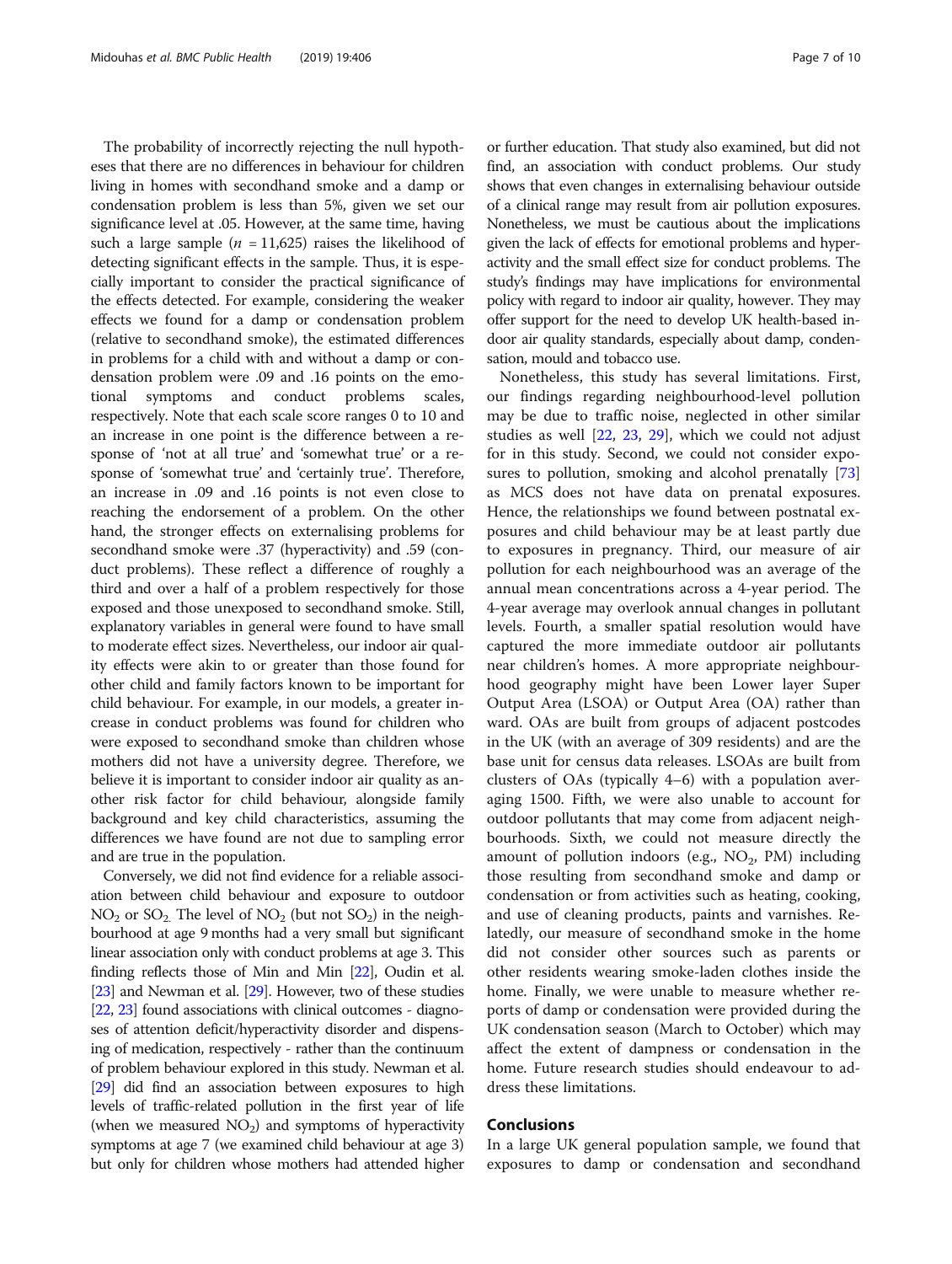<span id="page-7-0"></span>smoke in the home are likely to be risk factors for emotional and behavioural problems in young children, measured using a well-validated measure of emotional and behavioural problem scores. Thus, this study offers reasons to continue to educate parents about the health risks of exposing their children to poor air quality, particularly within the home, and may give further evidence for the need for health-related UK residential air quality standards. Future research should continue to explore the proposed mechanisms linking air pollution to child behaviour and mental health [\[74\]](#page-9-0) including neuroinflammation via oxidative stress, changes in serotonin and glutamate neurotransmission and hyperactivity and hypoactivity of the hypothalamic-pituitary-adrenal axis [[13,](#page-8-0) [18](#page-8-0), [19\]](#page-8-0) as well as identify which regions of the brain, that are implicated in mental health problems, are most affected by these consequences of neuroinflammation.

# **Endnotes**

Electoral wards are the key building block of UK electoral geography ([http://www.ons.gov.uk/ons/guide-method/](http://www.ons.gov.uk/ons/guide-method/geography/beginner-s-guide/administrative/england/electoral-wards-divisions/index.html) [geography/beginner-s-guide/administrative/england/elector](http://www.ons.gov.uk/ons/guide-method/geography/beginner-s-guide/administrative/england/electoral-wards-divisions/index.html) [al-wards-divisions/index.html](http://www.ons.gov.uk/ons/guide-method/geography/beginner-s-guide/administrative/england/electoral-wards-divisions/index.html)). The average population is around 5500, though counts can vary substantially. Census area statistical (CAS) wards in particular are used in this study. They are a type of ward created for the 2001 census output produced by aggregating smaller output areas ([http://webarchive.nationalarchives.gov.uk/20160108225108](http://webarchive.nationalarchives.gov.uk/20160108225108/http://www.ons.gov.uk/ons/guide-method/geography/beginner-s-guide/administrative/england/electoral-wards-divisions/statistical-wards%2D%2Dcas-wards-and-st-wards/index.html) [/http://www.ons.gov.uk/ons/guide-method/geography/begi](http://webarchive.nationalarchives.gov.uk/20160108225108/http://www.ons.gov.uk/ons/guide-method/geography/beginner-s-guide/administrative/england/electoral-wards-divisions/statistical-wards%2D%2Dcas-wards-and-st-wards/index.html) [nner-s-guide/administrative/england/electoral-wards-divisi](http://webarchive.nationalarchives.gov.uk/20160108225108/http://www.ons.gov.uk/ons/guide-method/geography/beginner-s-guide/administrative/england/electoral-wards-divisions/statistical-wards%2D%2Dcas-wards-and-st-wards/index.html) [ons/statistical-wards%2D%2Dcas-wards-and-st-wards/index](http://webarchive.nationalarchives.gov.uk/20160108225108/http://www.ons.gov.uk/ons/guide-method/geography/beginner-s-guide/administrative/england/electoral-wards-divisions/statistical-wards%2D%2Dcas-wards-and-st-wards/index.html) [.html](http://webarchive.nationalarchives.gov.uk/20160108225108/http://www.ons.gov.uk/ons/guide-method/geography/beginner-s-guide/administrative/england/electoral-wards-divisions/statistical-wards%2D%2Dcas-wards-and-st-wards/index.html)). In England and Wales, there were a total of 8850 CAS wards.

<sup>2</sup>Note that all measures and exclusions for our study are presented in this paper.

<sup>3</sup>Initially, we explored the correlations of all four pollutants available in MEDIx – particulate matter 10 μm or less in diameter (PM10),  $NO_2$ ,  $SO_2$  and carbon monoxide (CO) - in our sample. Correlations among PM10,  $NO<sub>2</sub>$  and CO were high enough (.83–.91) to warrant including only one of these in a regression model to avoid problems with multicollinearity.  $SO_2$  was only moderately correlated with the other three pollutants (with correlations ranging .42–.46). Therefore, we decided to retain  $NO<sub>2</sub>$  and  $SO<sub>2</sub>$  only for the analysis.

We also considered whether the child's health status might explain these differences in emotional and behavioural problems according to air pollution exposures. At age 3, parents were asked to report on whether their child had a longstanding illness or disability. We added this covariate to the regression models and the significance of the coefficients did not change.

#### Abbreviations

BBB: Blood-brain barrier; CO: Carbon monoxide; CRP: C-reactive protein; IL-6: Interleukin 6; K6: Kessler Psychological Distress 6-item scale; MCS: Millennium Cohort Study; MEDIx: Multiple Environmental Deprivation Index; NO<sub>2</sub>: Nitrogen dioxide; OA: Output area; PM: Particulate matter; SDQ: Strengths and Difficulties Questionnaire; SO<sub>2</sub>: Sulphur dioxide

#### Acknowledgements

We would like to thank Richard Mitchell, Elizabeth Richardson and their colleagues for developing and providing the Multiple Environmental Deprivation Index (MEDIx) air pollutant and green space data that we linked with the MCS for this project. We would also like to thank David Church at the Centre for Longitudinal Studies for his support in linking these data with the MCS.

#### Funding

This research was funded by the UCL Institute of Education Seed Funding Scheme, project 539333. The UCL Institute of Education had no part in the design, analysis, interpretation of data or manuscript write-up.

#### Availability of data and materials

The Millennium Cohort Study data analysed in this study are publicly available here: [https://beta.ukdataservice.ac.uk/datacatalogue/series/series?id=](https://beta.ukdataservice.ac.uk/datacatalogue/series/series?id=2000031) [2000031.](https://beta.ukdataservice.ac.uk/datacatalogue/series/series?id=2000031) To access these data, we had to register with the U.K. Data Archive and agree to an End User License. The data from the Multiple Environmental Deprivation Index (MEDIx) that we linked with the MCS are also publicly available as a result of this project (with registration and agreement to End User License required for users): [https://discover.ukdataservice.ac.uk/](https://discover.ukdataservice.ac.uk/catalogue/?sn=8153&type=data%20catalogue) [catalogue/?sn=8153&type=data%20catalogue](https://discover.ukdataservice.ac.uk/catalogue/?sn=8153&type=data%20catalogue).

#### Authors' contributions

EM, EF and TK designed the study, TK analysed the data and EM, EF and TK wrote the paper. All authors read and approved the final manuscript.

#### Ethics approval and consent to participate

Ethical approval was gained from National Health Service Research Ethics Committees (RECs) and parents gave written informed consent for themselves and their children (all children were under age 16 during sweeps 1–6) before interviews took place, at each sweep.

#### Consent for publication

N/A

#### Competing interests

The authors declare that they have no competing interests.

#### Publisher's Note

Springer Nature remains neutral with regard to jurisdictional claims in published maps and institutional affiliations.

### Received: 5 October 2018 Accepted: 31 March 2019 Published online: 15 April 2019

#### References

- 1. Royal College of Physicians. Every breath we take: The lifelong impact of air pollution. Report of a working party. London: RCP; 2016.
- 2. Guarnieri M, Balmes JR. Outdoor air pollution and asthma. Lancet. 2014; 383(9928):1581–92.
- 3. Schwartz J, Litonjua A, Suh H, Verrier M, Zanobetti A, Syring M, Nearing B, Verrier R, Stone P, MacCallum G, et al. Traffic related pollution and heart rate variability in a panel of elderly subjects. Thorax. 2005;60(6):455–61.
- Gutman L, Joshi H, Parsonage M, Schoon I. Children of the new century. Mental health findings from the Millennium Cohort Study London. London: Centre for Mental Health; 2015.
- 5. Goodman A, Joyce R, Smith JP. The long shadow cast by childhood physical and mental problems on adult life. Proc Natl Acad Sci U S A. 2011; 108(15):6032–7.
- 6. Brockmeyer S, D'Angiulli A. How air pollution alters brain development: the role of neuroinflammation. Transl Neurosci. 2016;7(1):24–30.
- 7. Calderon-Garciduenas L, Leray E, Heydarpour P, Torres-Jardon R, Reis J. Air pollution, a rising environmental risk factor for cognition,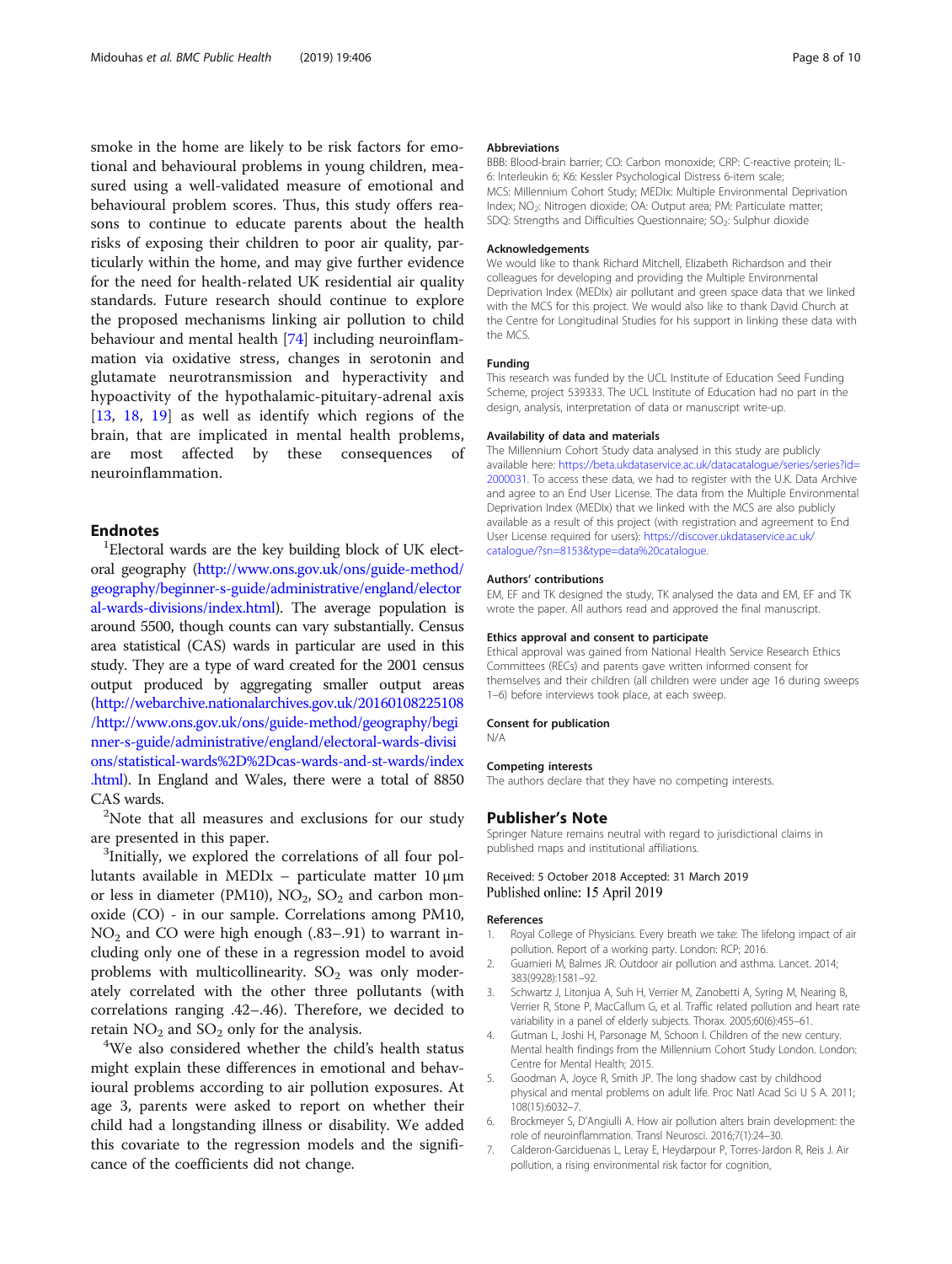<span id="page-8-0"></span>neuroinflammation and neurodegeneration: the clinical impact on children and beyond. Rev Neurol (Paris). 2016;172(1):69–80.

- 8. Calderon-Garciduenas L, Cross JV, Franco-Lira M, Aragon-Flores M, Kavanaugh M, Torres-Jardon R, Chao CK, Thompson C, Chang J, Zhu HT, et al. Brain immune interactions and air pollution: macrophage inhibitory factor (MIF), prion cellular protein (PrPc), Interleukin-6 (IL-6), interleukin 1 receptor antagonist (IL-1Ra), and interleukin-2 (IL-2) in cerebrospinal fluid and MIF in serum differentiate urban children exposed to severe vs. low air pollution. Front Neurosci. 2013;7:183.
- 9. Calderon-Garciduenas L, Macias-Parra M, Hoffmann HJ, Valencia-Salazar G, Henriquez-Roldan C, Osnaya N, Monte OC, Barragan-Mejia G, Villarreal-Calderon R, Romero L, et al. Immunotoxicity and environment: immunodysregulation and systemic inflammation in children. Toxicol Pathol. 2009;37(2):161–9.
- 10. Calderon-Garciduenas L, Mora-Tiscareno A, Styner M, Gomez-Garza G, Zhu H, Torres-Jardon R, Carlos E, Solorio-Lopez E, Medina-Cortina H, Kavanaugh M, et al. White matter hyperintensities, systemic inflammation, brain growth, and cognitive functions in children exposed to air pollution. J Alzheimers Dis. 2012;31(1):183–91.
- 11. Tsujimoto S. The prefrontal cortex: functional neural development during early childhood. Neuroscientist. 2008;14(4):345–58.
- 12. Fonken LK, Xu X, Weil ZM, Chen G, Sun Q, Rajagopalan S, Nelson RJ. Air pollution impairs cognition, provokes depressive-like behaviors and alters hippocampal cytokine expression and morphology. Mol Psychiatry. 2011; 16(10):987–95 73.
- 13. Krishnadas R, Cavanagh J. Depression: an inflammatory illness? J Neurol Neurosurg Psychiatry. 2012;83(5):495–502.
- 14. Smith LL. Acute inflammation: the underlying mechanism in delayed onset muscle soreness? Med Sci Sports Exerc. 1991;23(5):542–51.
- 15. Howren MB, Lamkin DM, Suls J. Associations of depression with C-reactive protein, IL-1, and IL-6: a meta-analysis. Psychosom Med. 2009;71(2):171–86.
- 16. Kiecolt-Glaser JK, Derry HM, Fagundes CP. Inflammation: depression fans the flames and feasts on the heat. Am J Psychiatry. 2015;172(11):1075–91.
- 17. Anyanwu EC, Campbell AW, Vojdani A. Neurophysiological effects of chronic indoor environmental toxic mold exposure on children. ScientificWorldJournal. 2003;3:281–90.
- 18. Leonard BE. Inflammation and depression: a causal or coincidental link to the pathophysiology? Acta Neuropsychiatr. 2018;30(1):1–16.
- 19. Pariante CM. Why are depressed patients inflamed? A reflection on 20 years of research on depression, glucocorticoid resistance and inflammation. Eur Neuropsychopharmacol. 2017;27(6):554–9.
- 20. Cheng D, Schwarz EB, Douglas E, Horon I. Unintended pregnancy and associated maternal preconception, prenatal and postpartum behaviors. Contraception. 2009;79(3):194–8.
- 21. Harris MH, Gold DR, Rifas-Shiman SL, Melly SJ, Zanobetti A, Coull BA, Schwartz JD, Gryparis A, Kloog I, Koutrakis P, et al. Prenatal and childhood traffic-related air pollution exposure and childhood executive function and behavior. Neurotoxicol Teratol. 2016;57:60–70.
- 22. Min JY, Min KB. Exposure to ambient PM10 and  $NO<sub>2</sub>$  and the incidence of attention-deficit hyperactivity disorder in childhood. Environ Int. 2017;99: 221–7.
- 23. Oudin A, Braback L, Astrom DO, Stromgren M, Forsberg B. Association between neighbourhood air pollution concentrations and dispensed medication for psychiatric disorders in a large longitudinal cohort of Swedish children and adolescents. BMJ Open. 2016;6(6):e010004.
- 24. Perera FP, Tang D, Wang S, Vishnevetsky J, Zhang B, Diaz D, Camann D, Rauh V. Prenatal polycyclic aromatic hydrocarbon (PAH) exposure and child behavior at age 6–7 years. Environ Health Perspect. 2012;120(6):921.
- 25. Porta M, Saleh C, Zekaj E, Dina CZ, Bona AR, Servello D. Why so many deep brain stimulation targets in Tourette's syndrome? Toward a broadening of the definition of the syndrome. J. Neural Transm. 2016;123(7):785–90.
- 26. Suglia SF, Gryparis A, Wright RO, Schwartz J, Wright RJ. Association of black carbon with cognition among children in a prospective birth cohort study. Am J Epidemiol. 2007;167(3):280–6.
- 27. Volk HE, Lurmann F, Penfold B, Hertz-Picciotto I, McConnell R. Traffic-related air pollution, particulate matter, and autism. JAMA Psychiatry. 2013;70(1):71–7.
- 28. Wang S, Zhang J, Zeng X, Zeng Y, Wang S, Chen S. Association of trafficrelated air pollution with children's neurobehavioral functions in Quanzhou. China Environ Health Persp. 2009;117(10):1612.
- 29. Newman NC, Ryan P, Lemasters G, Levin L, Bernstein D, Hershey GK, Lockey JE, Villareal M, Reponen T, Grinshpun S, et al. Traffic-related air pollution

exposure in the first year of life and behavioral scores at 7 years of age. Environ Health Perspect. 2013;121(6):731–6.

- 30. Saunders CR, Das SK, Ramesh A, Shockley DC, Mukherjee S. Benzo(a)pyreneinduced acute neurotoxicity in the F-344 rat: role of oxidative stress. J Appl Toxicol. 2006;26(5):427–38.
- 31. Yokota S, Mizuo K, Moriya N, Oshio S, Sugawara I, Takeda K. Effect of prenatal exposure to diesel exhaust on dopaminergic system in mice. Neurosci Lett. 2009;449(1):38–41.
- 32. Clifford A, Lang L, Chen R, Anstey KJ, Seaton A. Exposure to air pollution and cognitive functioning across the life course–a systematic literature review. Environ Res. 2016;147:383–98.
- 33. Gorny RL, Reponen T, Willeke K, Schmechel D, Robine E, Boissier M, Grinshpun SA. Fungal fragments as indoor air biocontaminants. Appl Environ Microb. 2002;68(7):3522–31.
- 34. Gent JF, Ren P, Belanger K, Triche E, Bracken MB, Holford TR, Leaderer BP. Levels of household mold associated with respiratory symptoms in the first year of life in a cohort at risk for asthma. Environ Health Perspect. 2002; 110(12):A781–A86.
- 35. Hynes HP, Brugge D, Osgood N-D, Snell J, Vallarino J, Spengler J. Investigations into the indoor environment and respiratory health in Boston public housing. Rev Environ Health. 2004;19(3–4):271–89.
- Peat JK, Dickerson J, Li J. Effects of damp and mould in the home on respiratory health: a review of the literature. Allergy. 1998;53(2):120–8.
- 37. Perzanowski MS, Sporik R, Squillace SP, Gelber LE, Call R, Carter M, Platts-Mills TAE. Association of sensitization to Alternaria allergens with asthma among school-age children. J Allergy Clin Immun. 1998;101(5):626–32.
- 38. Zock JP, Jarvis D, Luczynska C, Sunyer J, Burney P. European Community respiratory health S. Housing characteristics, reported mold exposure, and asthma in the European Community respiratory health survey. J Allergy Clin Immun. 2002;110(2):285–92.
- 39. Jedrychowski W, Maugeri U, Perera F, Stigter L, Jankowski J, Butscher M, Mroz E, Flak E, Skarupa A, Sowa A. Cognitive function of 6-year old children exposed to mold-contaminated homes in early postnatal period. Prospective birth cohort study in Poland. Physiol Behav. 2011;104(5):989–95.
- 40. Chen R, Clifford A, Lang L, Anstey KJ. Is exposure to secondhand smoke associated with cognitive parameters of children and adolescents?-a systematic literature review. Ann Epidemiol. 2013;23(10):652–61.
- 41. Mezzacappa E, Buckner JC, Earls F. Prenatal cigarette exposure and infant learning stimulation as predictors of cognitive control in childhood. Developmental Sci. 2011;14(4):881–91.
- 42. Slotkin TA. Cholinergic systems in brain development and disruption by neurotoxicants: nicotine, environmental tobacco smoke, organophosphates. Toxicol Appl Pharmacol. 2004;198(2):132–51.
- 43. Slotkin TA. Developmental cholinotoxicants: nicotine and chlorpyrifos. Environ Health Persp. 1999;107(Suppl 1):71–80.
- 44. Day NL, Richardson GA, Goldschmidt L, Cornelius MD. Effects of prenatal tobacco exposure on preschoolers' behavior. J Dev Behav Pediatr. 2000; 21(3):180–8.
- 45. Fergusson DM, Horwood LJ, Lynskey MT. Maternal smoking before and after pregnancy - effects on behavioral outcomes in middle childhood. Pediatrics. 1993;92(6):815–22.
- 46. Fergusson DM, Woodward LJ, Horwood LJ. Maternal smoking during pregnancy and psychiatric adjustment in late adolescence. Arch Gen Psychiatry. 1998;55(8):721–7.
- 47. Hamer M, Ford T, Stamatakis E, Dockray S, Batty GD. Objectively measured secondhand smoke exposure and mental health in children: evidence from the Scottish health survey. Arch Pediatr Adolesc Med. 2011;165(4):326–31.
- 48. Kahn RS, Zuckerman B, Bauchner H, Homer CJ, Wise PH. Women's health after pregnancy and child outcomes at age 3 years: a prospective cohort study. Am J Public Health. 2002;92(8):1312–8.
- 49. Rantakallio P, Läärä E, Isohanni M, MOILANEN I. Maternal smoking during pregnancy and delinquency of the offspring: an association without causation? Int J Epidemiol. 1992;21(6):1106–13.
- 50. Weitzman M, Byrd RS, Aligne CA, Moss M. The effects of tobacco exposure on children's behavioral and cognitive functioning: implications for clinical and public health policy and future research. Neurotoxicol Teratol. 2002; 24(3):397–406.
- 51. Zhou S, Rosenthal DG, Sherman S, Zelikoff J, Gordon T, Weitzman M. Physical, behavioral, and cognitive effects of prenatal tobacco and postnatal secondhand smoke exposure. Curr Probl Pediatr Adolesc Health Care. 2014; 44(8):219–41.